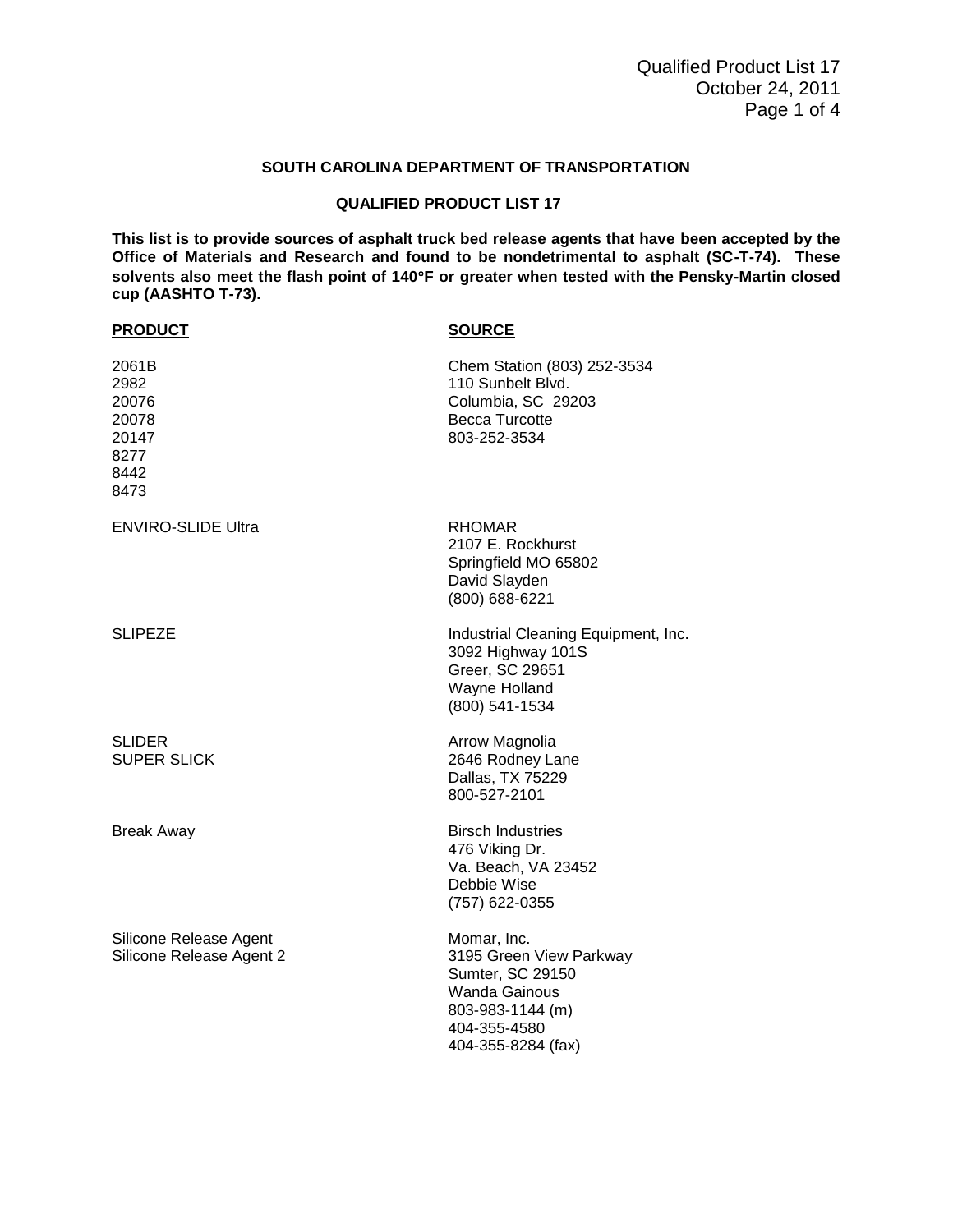# Qualified Product List 17 October 24, 2011 Page 2 of 4

## **PRODUCT SOURCE**

No. 1 Asphalt Release Agent 70 Riverside Drive

Westech CT-1440

Zep E2008 Zep Manufacturing Zep R-6690 Atlanta, GA 30318 Zep X-509 Nidhi Loomba 4358

SpectraPave 1000 Spectraphalt

Slip & Clean Pro 7150 Tampa, FL 33610

Asphalt Slide Away (ASA) **ICE** 

CC-34 Carolina Chemical Equipment Co, Inc CC-52 3420 Buffalo Ave. North Charleston, SC 29418 Bobby Newton 843-554-0880 800-257-1016

SPX-7 Compound Technologies, Inc. Cartersville, GA 30120 Paul A. Wilson 678-721-4101 1-888-747-4101

Westech CT-1400 Chem-Tech Solutions, Inc.<br>Westech CT-1440 Chem-Tech Solutions, Inc. Belmont, NC 28012 Mr. Tony Phillips 704-829-9202

Zep R-5274 1420 Seaboard Manufacturing Blvd. 404-352-1680 (ext. 6320)

> 21504 Main Street Matteson, IL 60443 Dave Zaugh (708) 503-9429

Tar Slip Pro 7100 **Florida Chemical Supply** Tar Slip 7105 6810 East Chelsea Street Rick Linard (813) 623-1274

> 2321 Laurens Circle Florence, SC 29501 Larry Gay (843) 393-0969

Kleen Sweep **Bio Solutions** 13 Ruffian Road Aiken, SC 29803 Robert Horning (803) 642-2209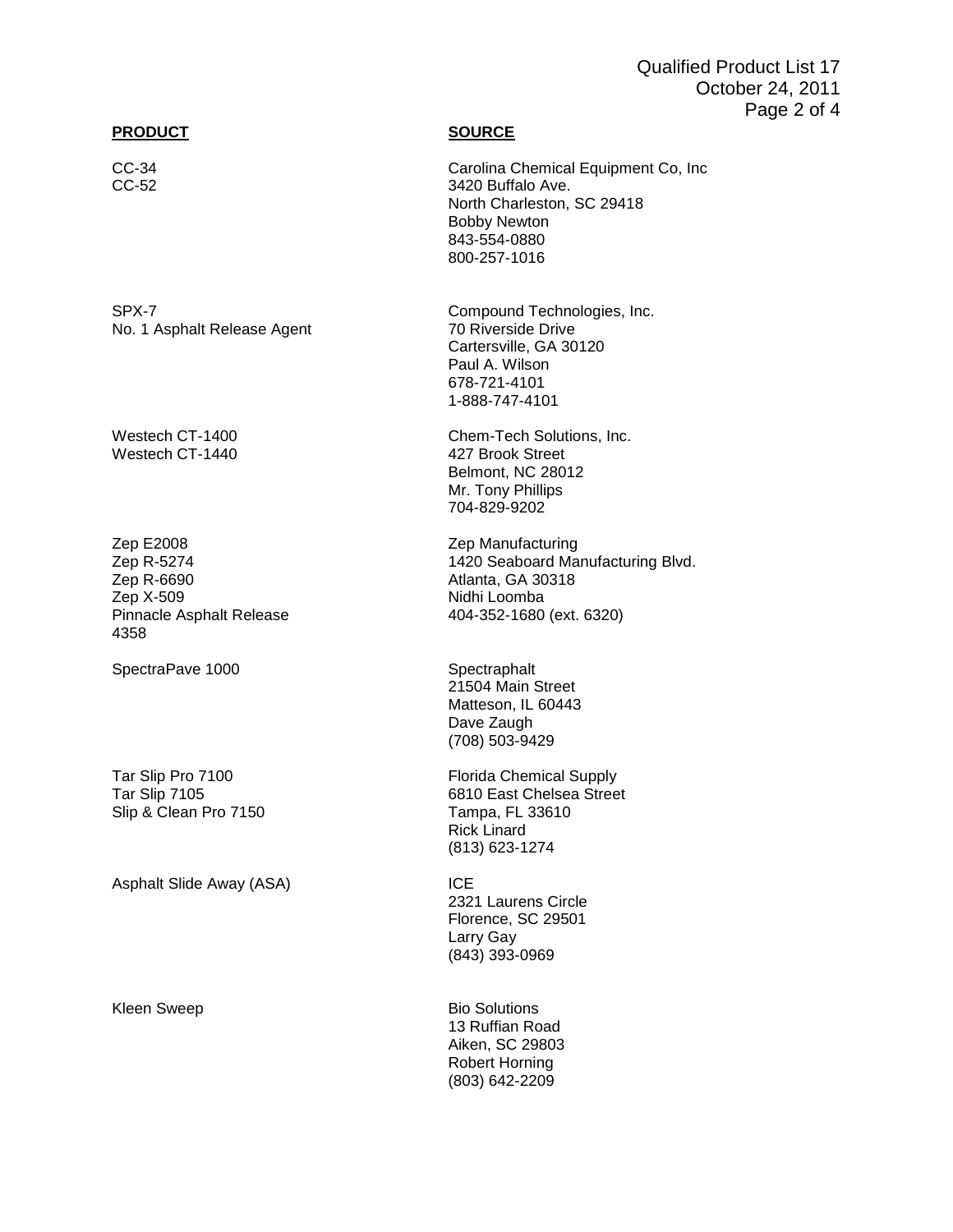# **PRODUCT SOURCE**

Trimatic

GTA-150

| <b>Extreme Release</b><br>Slide Out                                            | Hydro-Chem Systems, Inc.<br>5550 Clay Avenue, S.W.<br>Grand Rapids, MI 49548<br>Scott Harmsen<br>(616) 531-6420     |
|--------------------------------------------------------------------------------|---------------------------------------------------------------------------------------------------------------------|
| Asphalt Release<br><b>TC-Ultra Slide</b><br>TC-Release Agent 60<br>Liquid Slip | Thom-Chem, Inc.<br>P.O. Box 518<br>Chapin, SC 29036<br>Jack H. Thomas<br>(803) 345-1448                             |
| Orange Asphalt Slick Release                                                   | Orange Products Corporation<br>5403 Bosher Lake Drive<br>McLeansville, NC 27301<br>Terry D. Owens<br>(877) 672-6432 |
| Trimatic                                                                       | Mantek<br>PO Box 66196<br>Dallas, TX 75266-1096<br><b>Rich Haupt</b><br>(800) 527-9919 (ext. 0376)                  |
| <b>BIOACT AR-405</b>                                                           | Petroferm<br>3939 Porett Drive<br>Gurnee, IL 60031<br><b>Bill Breault</b><br>(859) 312-4602                         |
| <b>BR 549</b>                                                                  | Montgomery Manufacturing Co.<br>118 Industrial Ct.<br>Kennedale, TX 76060<br>Duane Montgomery<br>800-234-0088       |
| <b>FOAMEX</b><br>IS-42                                                         | <b>Industrial Solutions</b><br>701 Gervais Street<br>Columbia, SC 29201<br>John McAulay<br>803-233-5491             |
| <b>GreenGuard Asphalt Release</b>                                              | <b>BG Chemical</b><br>PO Box 720025<br>Dallas, TX 75372<br>Mike Blanco<br>800-725-8470                              |
| GTA-150                                                                        | Green Techniques, LLC<br>PO Box 7078<br>Statesville, NC 28687<br><b>Mike Hawkins</b><br>704-881-1522                |